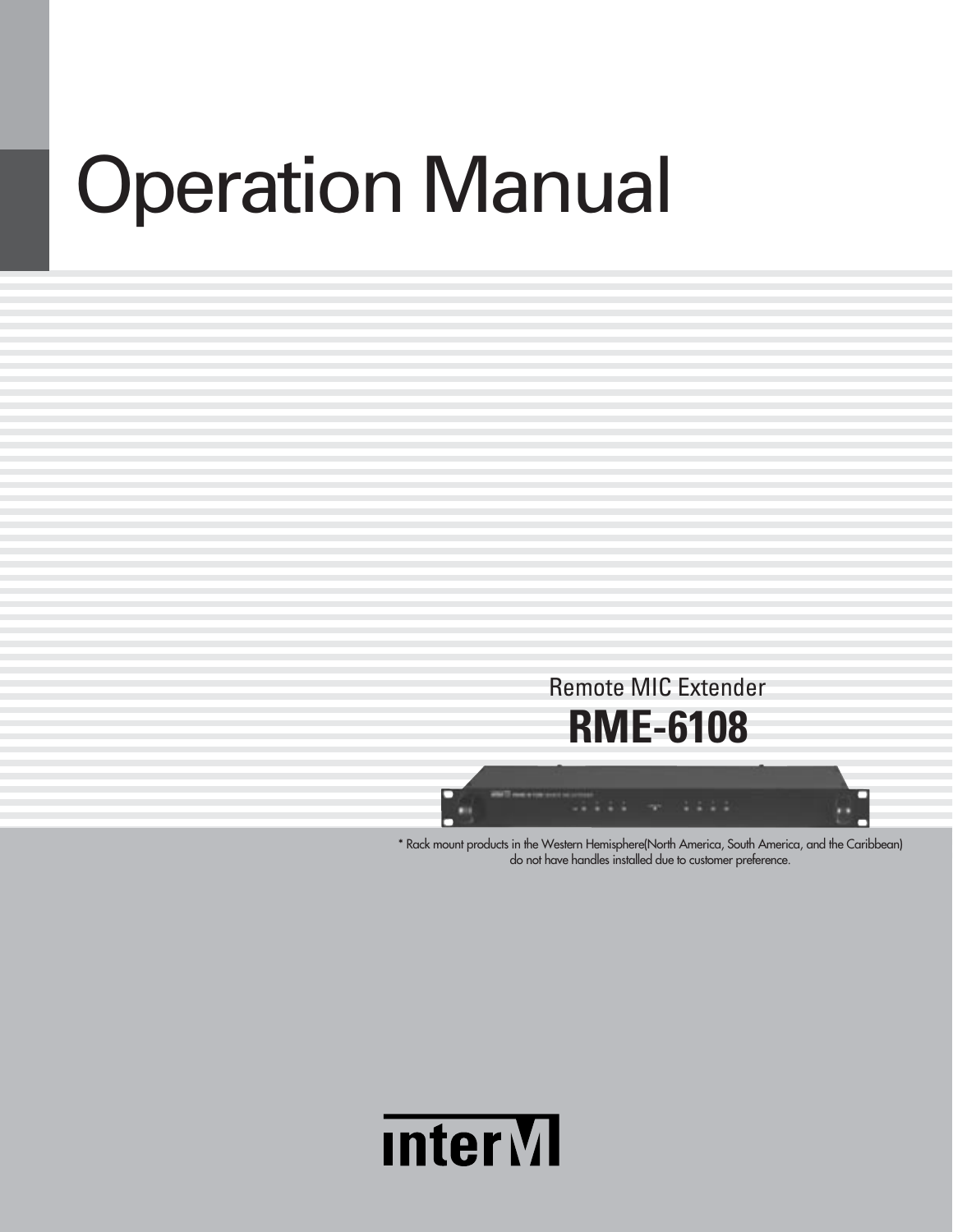### **Welc Welcome ome**

#### **A personal welcome to you from the management and employees of Inter-M**

All of the co-workers here at Inter-M are dedicated to providing excellent products with inherently good value, and we are delighted you have purchased one of our products.

We sincerely trust this product will provide years of satisfactory service, but if anything is not to your complete satisfaction, we will endeavor to make things right.

Welcome to Inter-M, and thank you for becoming part of our worldwide extended family!



CAUTION: TO REDUCE THE RISK OF ELECTRIC SHOCK.

DO NOT REMOVE COVER (OR BACK).

NO USER-SERVICEABLE PARTS INSIDE.

REFER SERVICING TO QUALIFIED SERVICE PERSONNEL.



This symbol is intended to alert the user to the presence of uninsulated "dangerous voltage" within the product's enclosure that may be of sufficient magnitude to constitute a risk of electric shock to persons.



This symbol is intended to alert the user to the presence of important operation and maintenance (servicing) instructions in the literature accompanying the appliance.

Caution: To prevent electric shock do not use this (polarized) plug with an extension cord, receptacle or other outlet unless the blades can be fully inserted to prevent blade exposure.

Attentions: Pour prévenir les chocs électriques ne pas utiliser cette fiche polarisée avec un prolongateur, une prise de courant on une autre sortie de courant, sauf si les lames peuvent étre insérées à fond sans en laisser aucune partie à découvert.

**WARNING**

To prevent fire or shock hazard, do not expose the unit to rain or moisture.

\*WARNING FOR YOUR PROTECTION PLEASE READ THE FOLLOWING-WATER AND MOISTURE: Unit should not be used near water(e.g. near a bathtub, washbowl, kitchen sink, laundry tub, in a wet basement, or near a swimming pool, etc). Care should be taken so than objects do not fall and liquids are not spilled into the enclosure through openings.

\*CLASS 2 WIRING (Adjacent to speaker terminal): The speaker output of this apparatus can exceed 10 Watts and could be a shock injury.

Connection to speakers should be performed by a skilled person.

\*Do not install this equipment in a confined space such as a book case or similar unit.

\*This apparatus shall not be exposed to dripping or splashing and no objects filled with liquids, such vases, shall be placed on the apparatus. \*This apparatus shall be connected to a mains socket outlet with a protective earthing connection.

\*It has heed to be easy to disconnect the device. To disconnect the device from power, separate AC input cable from inlet or unplug the AC Cord.

\*The socket-outlet shall be installed near the equipment and shall be easily accessible.

#### **CAUTION**

\*These servicing instructions are for use by qualified service personnel only. To reduce the risk of electric shock, do not perform any servicing other than that contained in the operating instructions unless you are qualified to do so.

#### **NOTE**

**\***This equipment has been tested and found to comply with the limits for a Class A digital device, pursuant to Part 15 of the FCC Rules. These limits are designed to provide reasonable protection against harmful interference when the equipment is operated in a commercial environment. This equipment generates, uses, and can radiate radio frequency energy and, if not installed and used in accordance with the instruction manual, may cause harmful interference to radio communications. Operation of this equipment in a residential area is likely to cause harmful interference in which case the user will be required to correct the interference at his own expense.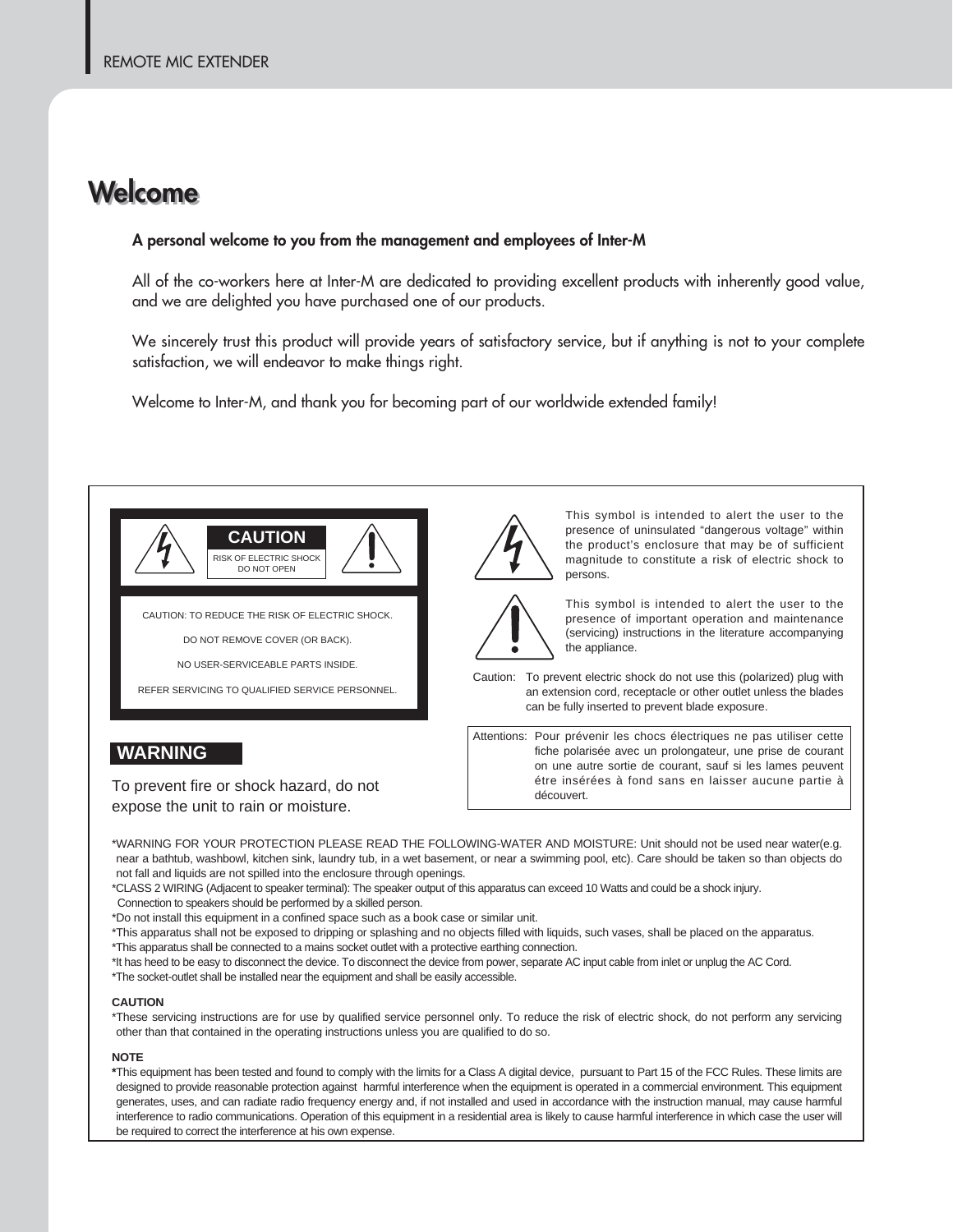### **Contents**

| <b>Installation</b> |
|---------------------|
|                     |
|                     |
|                     |
|                     |
|                     |
|                     |
|                     |
|                     |
|                     |

"We, Inter-M to apply the appropriate set of E4 & Class A for Electromagnetic Environment Condition."

 $\overline{1}$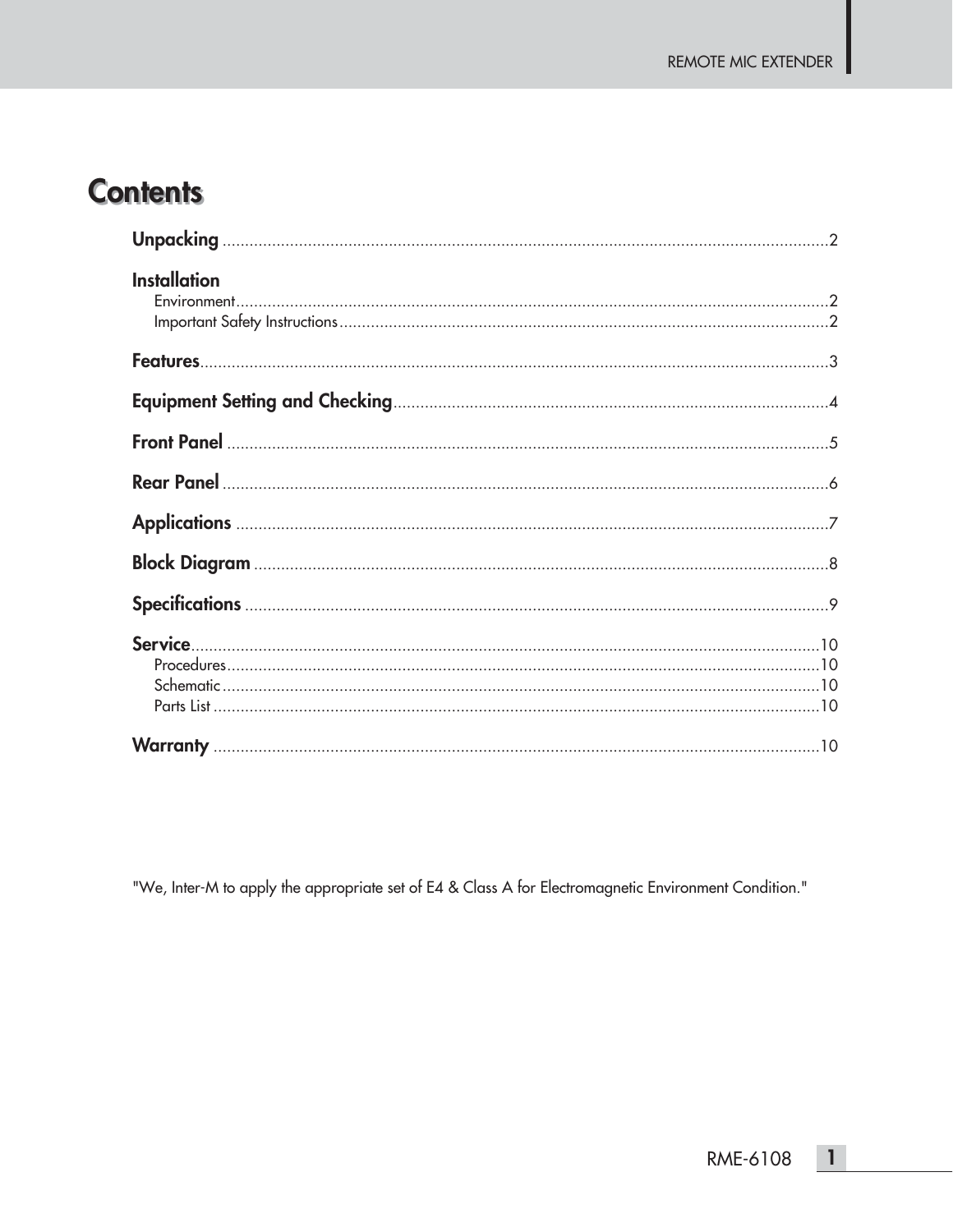### **Unpacking Unpacking**

Although your RME-6108 is neither complicated nor difficult to operate, we recommend you take a few minutes to read this brief manual and familiarize yourself with the important information regarding product features, setup and operation.

As with most electronic devices, we strongly recommend you to retain the original packaging. In the unlikely event the product must be returned for servicing, the original packaging (or reasonable equivalent) is required.

### **Installation Installation**

#### **Environment**

Never place this product in an environment which could alter its performance or reduce its service life. Such environments usually include high levels of heat, dust, moisture, and vibration.

### **IMPORTANT SAFETY INSTRUCTIONS**

- 1. Read these instructions.
- 2. Keep these instructions.
- 3. Heed all warnings.
- 4. Follow all instructions.
- 5. Do not use this apparatus near water.
- 6. Clean only with dry cloth.
- 7. Do not block any ventilation openings. Install in accordance with the manufacturer's instructions.
- 8. Do not install near any heat sources such as radiators, heat registers, stoves, or other apparatus (including amplifiers) that produce heat.
- 9. Do not defeat the safety purpose of the polarized or grounding-type plug. A polarized plug has two blades with one wider than the other. A grounding type plug has two blades and a third grounding prong. The wide blade or the third prong are provided for your safety. If the provided plug does not fit into your outlet, consult an electrician for replacement of the obsolete outlet.
- 10. Protect the power cord from being walked on or pinched particularly at plugs, convenience receptacles, and the point where they exit from the apparatus.
- 11. Only use attachments/accessories specified by the manufacturer.
- 12. Use only with the cart, stand, tripod, bracket, or table specified by the manufacturer, or sold with the apparatus. When a cart is used, use caution when moving the cart/apparatus combination to avoid injury from tip-over.
- 13. Unplug this apparatus during lightning storms or when unused for long periods of time.
- 14. Refer all servicing to qualified service personnel. Servicing is required when the apparatus has been damaged in any way, such as power-supply cord or plug is damaged, liquid has been spilled or objects have fallen into the apparatus, the apparatus has been exposed to rain or moisture, does not operate normally, or has been dropped.

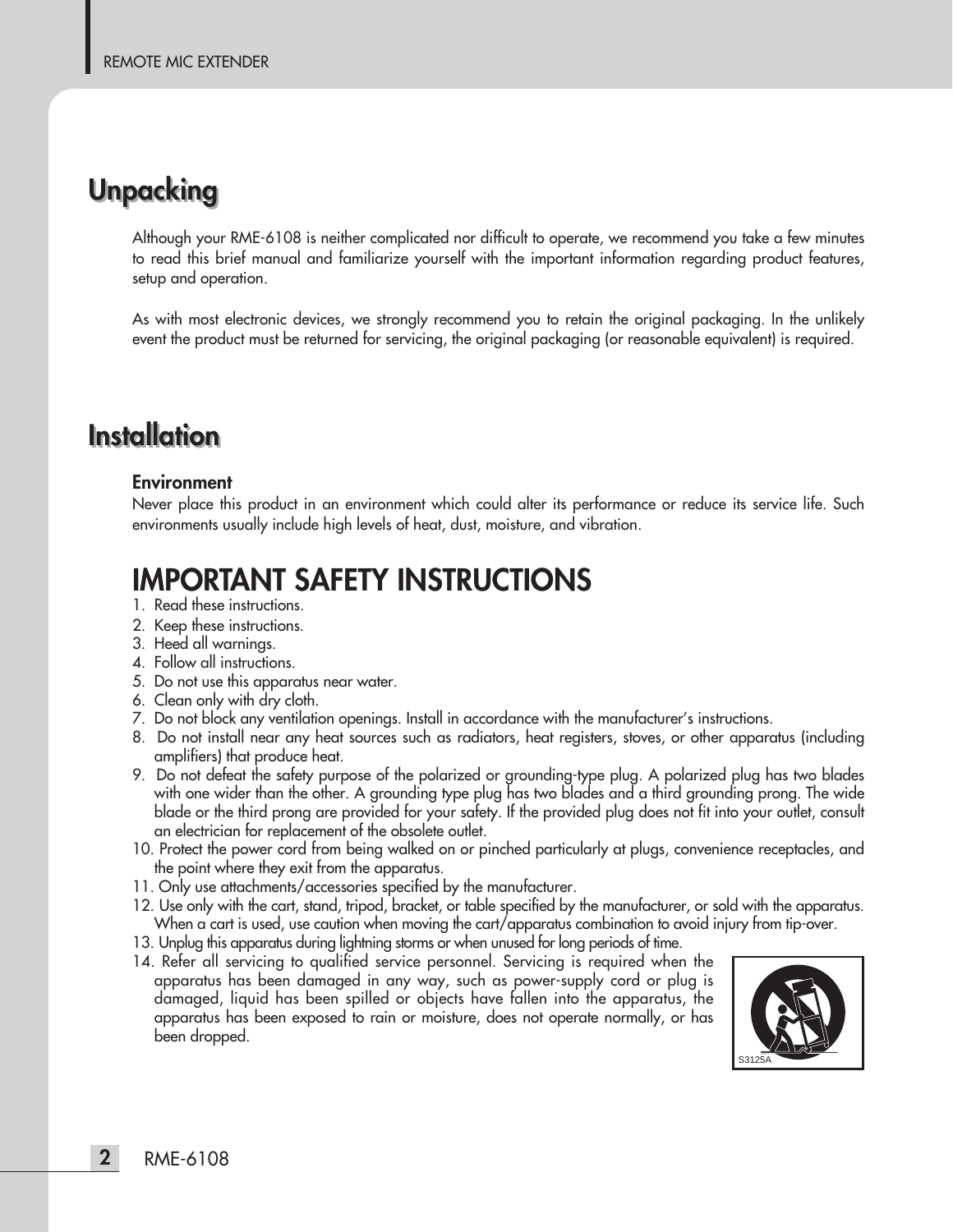### **Features Features**

#### **- REMOTE MIC EXTENSION**

When three (3) or more remote mics (RM-6024) are needed, an RME-6108 can connect up to eight (8) additional remote mics (RM-6024). Two RME-6108 can be linked to enable a maximum of sixteen (16) remote mics (RM-6024).

#### **- PRIORITY SETTING FUNCTION (RM1~ RM8)**

- Sets the priority for each INPUT terminal. (Initial value: RM1>RM2> . . . . . . >RM8)
- Priority can be set using Windows software provided by Inter-M.

#### **- RS-422 COMMUNICATION INTERFACE**

• Long-distance transmitting to remote mic is possible [Max.1KM]. (it is recommended that use within 500M)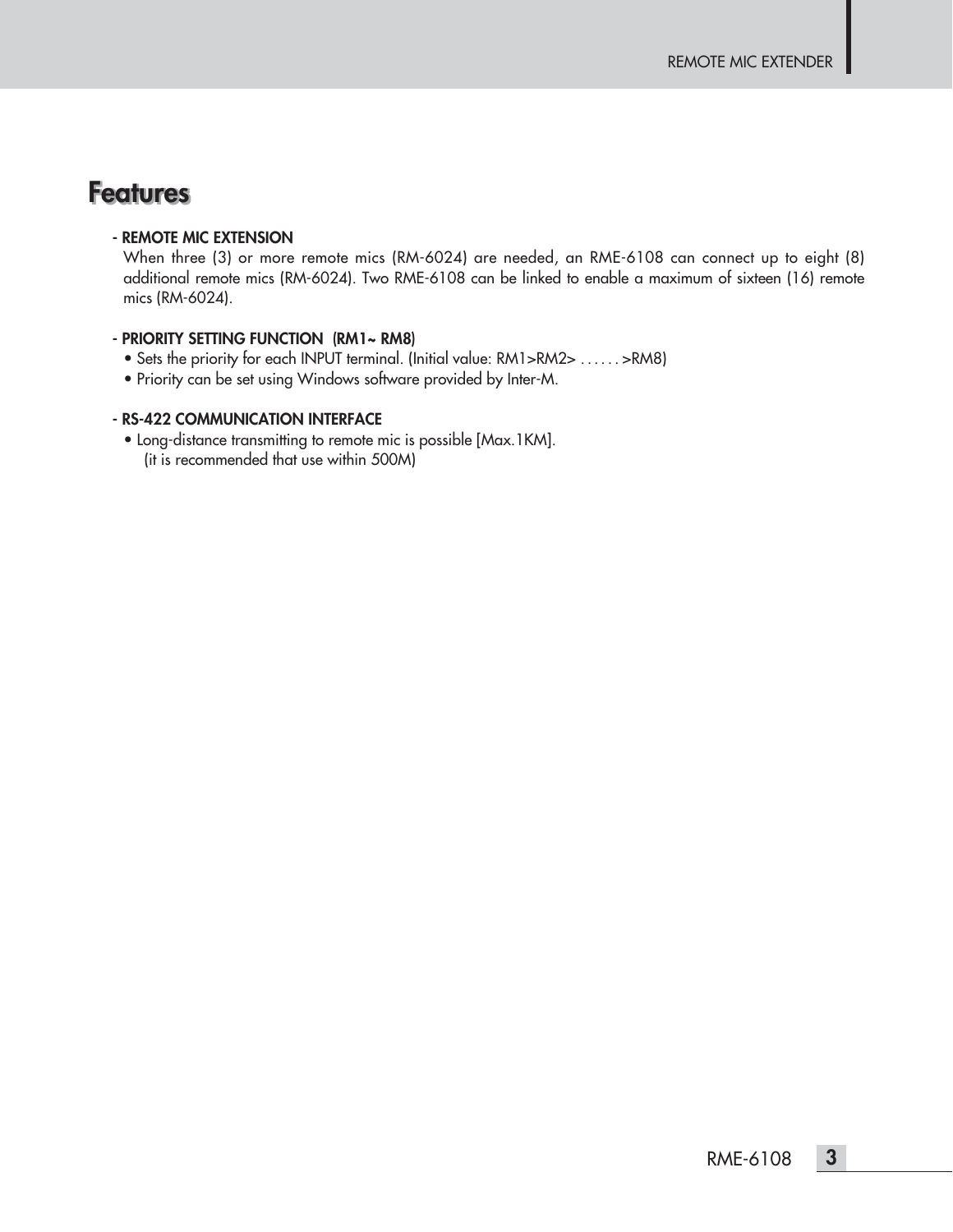### **Equipment Setting and Checking Equipment Setting and Checking**

- 1. Connect RM1 or RM2 output terminal to rear panel (ECS-6216).
- 2. Connect REMOTE MIC (RM-6024) to the input terminal of rear panel (RME-6024), Maximum 8ea.
- 3. Number selection of RM-6024 is based on which ECS-6216 connecting terminal is used (RM1~ RM2) as shown below:
	- 1) When an RME-6108 is connected to RM1 terminal, remote mics (RM-6024) No.1~ No.8 are numbered as follows:

| <b>RME</b> Input Terminal  | RM1 | RM2 | RM3 | $--$  | RM7 | <b>RM8</b> |
|----------------------------|-----|-----|-----|-------|-----|------------|
| <b>RM Equipment Number</b> |     |     |     | $---$ |     |            |

2) When an RME-6108 is connected to RM2 terminal, remote mics (RM-6024) No.9~ No.16 are numbered as follows:

| <b>RME</b> Input Terminal  | RM <sub>1</sub> | RM <sub>2</sub> | RM3 | $--$ | RM7 | RM <sub>8</sub> |
|----------------------------|-----------------|-----------------|-----|------|-----|-----------------|
| <b>RM Equipment Number</b> |                 |                 |     | $--$ | ت   | ◡               |

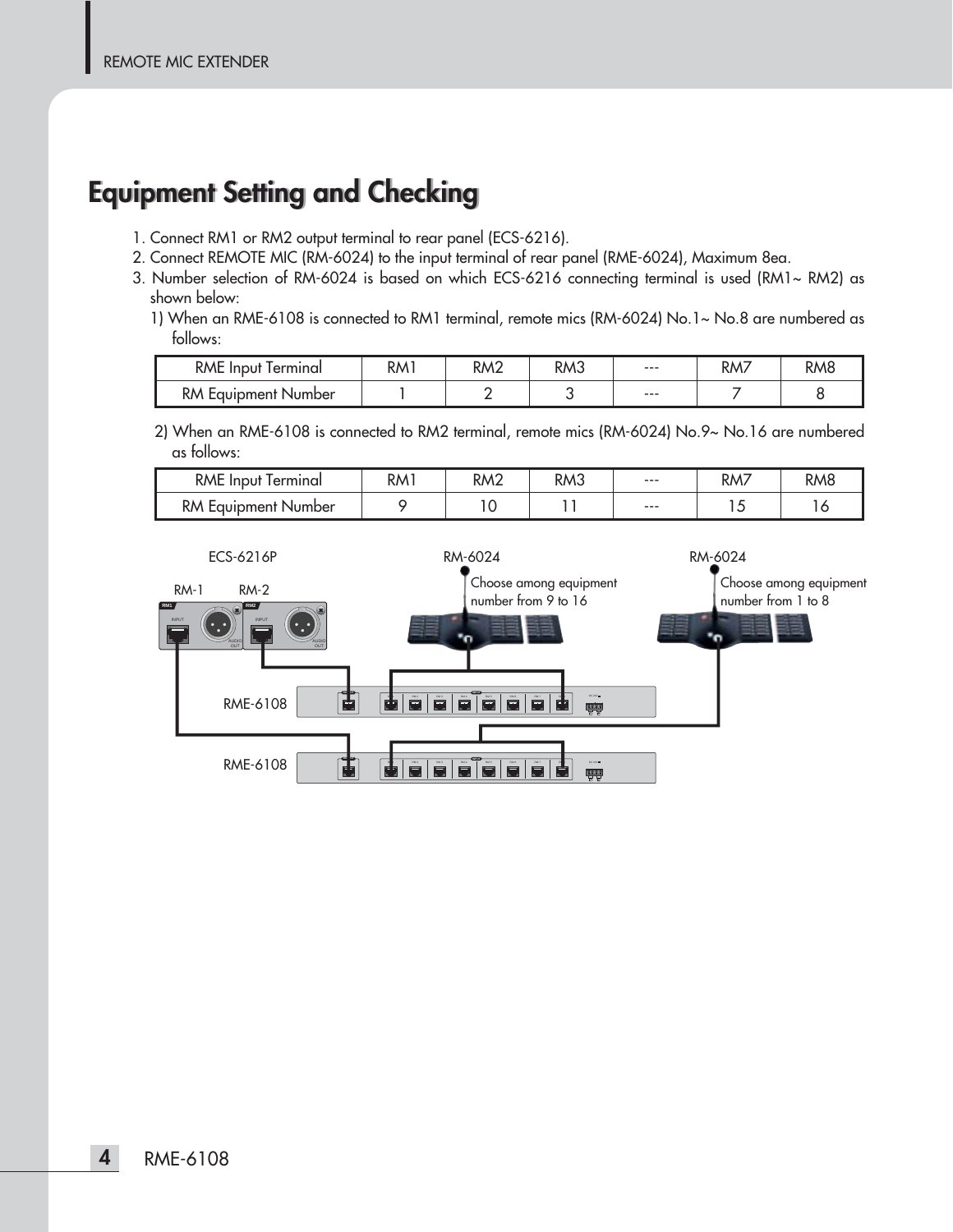### **Front Panel**



### **1. RM(REMOTE MIC) OPERATION DISPLAY LED (1CH ~ 8CH)**

- It displays connection and operation of RM for each channel.
- If RM is connected normally, it will be on and flicker in TALK mode.
- If it is not connected or it has a problem in communication, it will be OFF.

### **2. STAND-BY LED**

- Solid green indicates "ready to use"; blinking green indicates communication problem.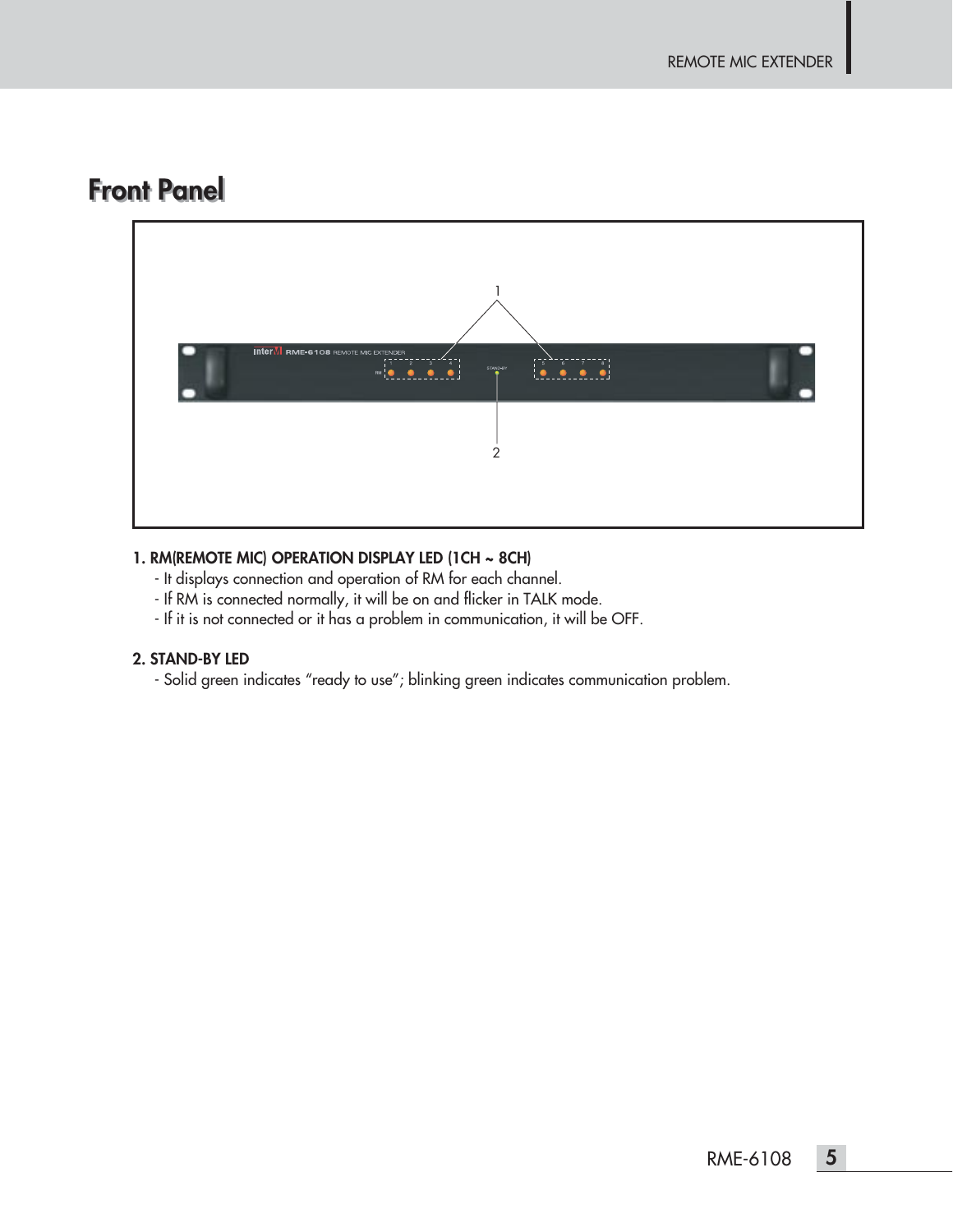### **Rear Panel**



#### **1. OUTPUT TERMINAL**

- Outputs the DATA and Audio signal of selected RM among 8 inputs.



| PIN NO. | Function                            |
|---------|-------------------------------------|
|         | $RS-422$ Data - TX+                 |
| 2       | RS-422 Data - TX-                   |
| 3       | RS-422 Data - RX-                   |
| 4       | Live Data                           |
| 5       | <b>GND</b>                          |
| 6       | RS-422 Data - RX+                   |
|         | <b>Balanced Audio Output - HOT</b>  |
|         | <b>Balanced Audio Output - COLD</b> |

### **2. INPUT TERMINAL (1CH ~ 8CH)**

- Used to connect with RM.



| PIN NO. | Function                            |
|---------|-------------------------------------|
|         | $RS-422$ Data - $RX+$               |
| 2       | $RS-422$ Data - RX-                 |
| 3       | $RS-422$ Data - TX-                 |
| Δ       | Live Data Input                     |
| 5       | <b>GND</b>                          |
| 6       | $RS-422$ Data - TX $+$              |
|         | <b>Balanced Audio Output - HOT</b>  |
| 8       | <b>Balanced Audio Output - COLD</b> |

#### **3. DC INPUT TERMINAL**

- Power input terminal. Check polarity before connecting DC 24V.
- When connecting to PD (Power Distributor), connect to unswitched terminal.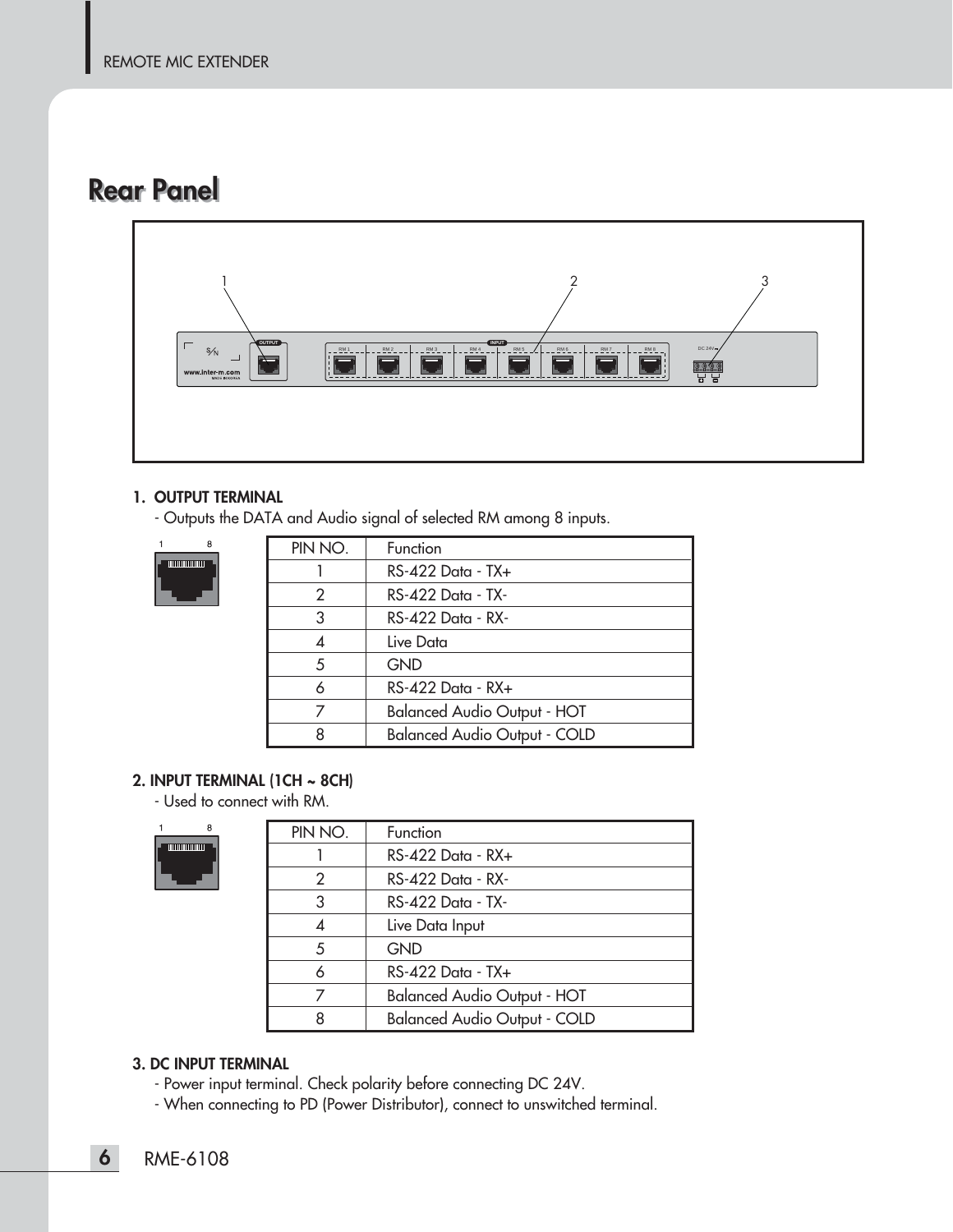### **Applications Applications**

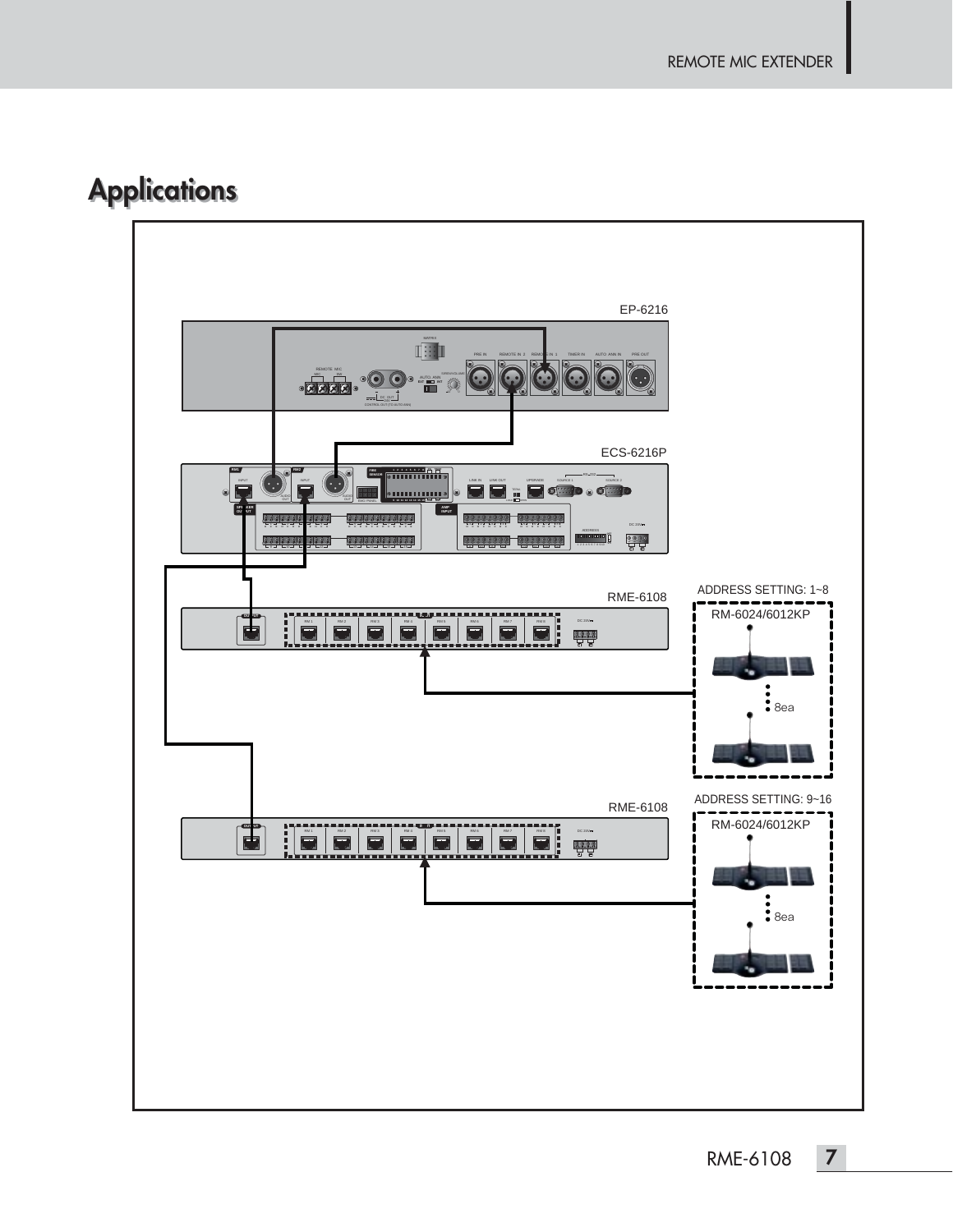### **Block Diagram Block Diagram**

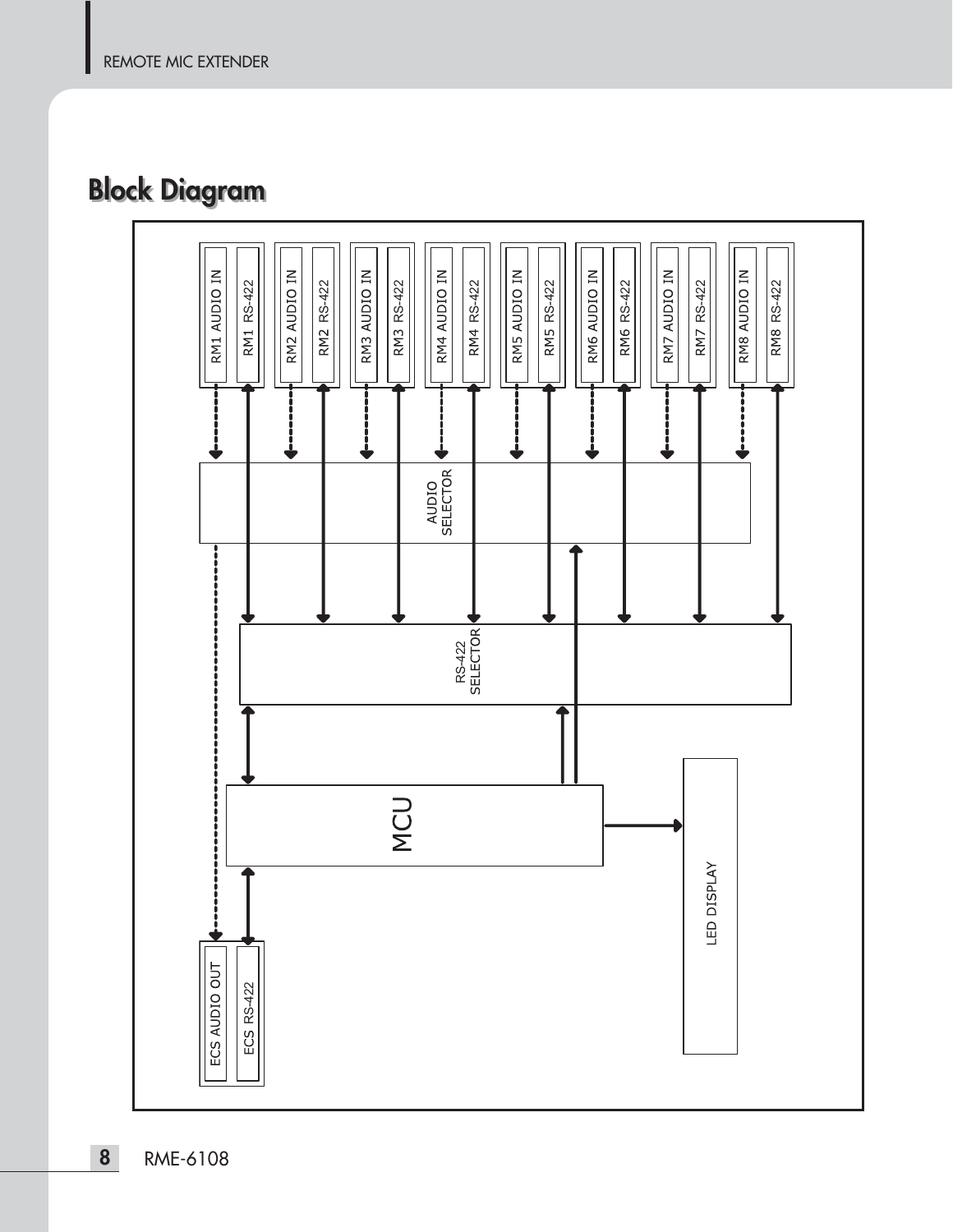### **Specifications Specifications**

|                              | <b>RME-6108</b>                                                       |
|------------------------------|-----------------------------------------------------------------------|
| Channel                      | 8CH                                                                   |
| Communications Protocol      | RS-422 (Maximum 1km/3,280 feet)                                       |
| <b>Operating Temperature</b> | $-10^{\circ}$ C ~ +40 $^{\circ}$ C/14 $^{\circ}$ F ~ 104 $^{\circ}$ F |
| Power Source                 | DC 24V                                                                |
| Weight (Set)                 | 2.8kg/6.17lbs                                                         |
| Dimensions (Set)             | 482(W)x44(H)x280(D)mm/19(W)x1.7(H)x11(D)in                            |

Specifications and design are subject to change without notice.

### **DIMENSIONS**

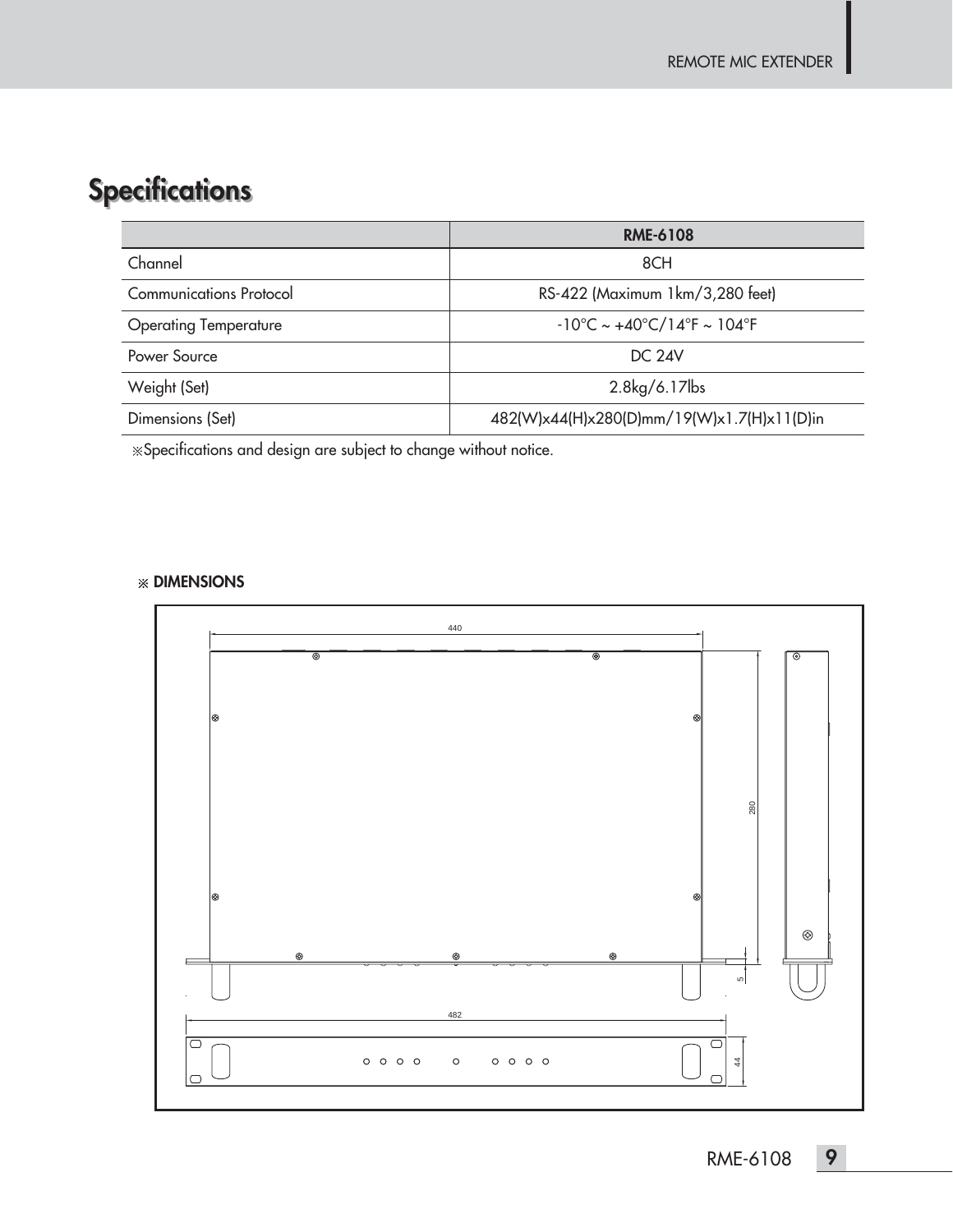### **Service Service**

#### **Procedures**

Take steps to insure the problem is not related to operator error or other products within the system. Information provided in the troubleshooting portion of this manual may help with this process. Once it is certain that the problem is related to the product contact your warranty provider as described in the warranty section of this manual.

### **Schematic**

A Schematic is available by contacting your warranty provider.

#### **Parts List**

A Parts List is available by contacting your warranty provider.

### **Warr Warranty anty**

Warranty terms and conditions vary by country and may not be the same for all products. Terms and conditions of warranty for a given product may be determined first by locating the appropriate country which the product was purchased in, then by locating the product type.

To obtain specific warranty information and available service locations contact Inter-M directly or the authorized Inter-M Distributor for your specific country or region.

**10** RME-6108